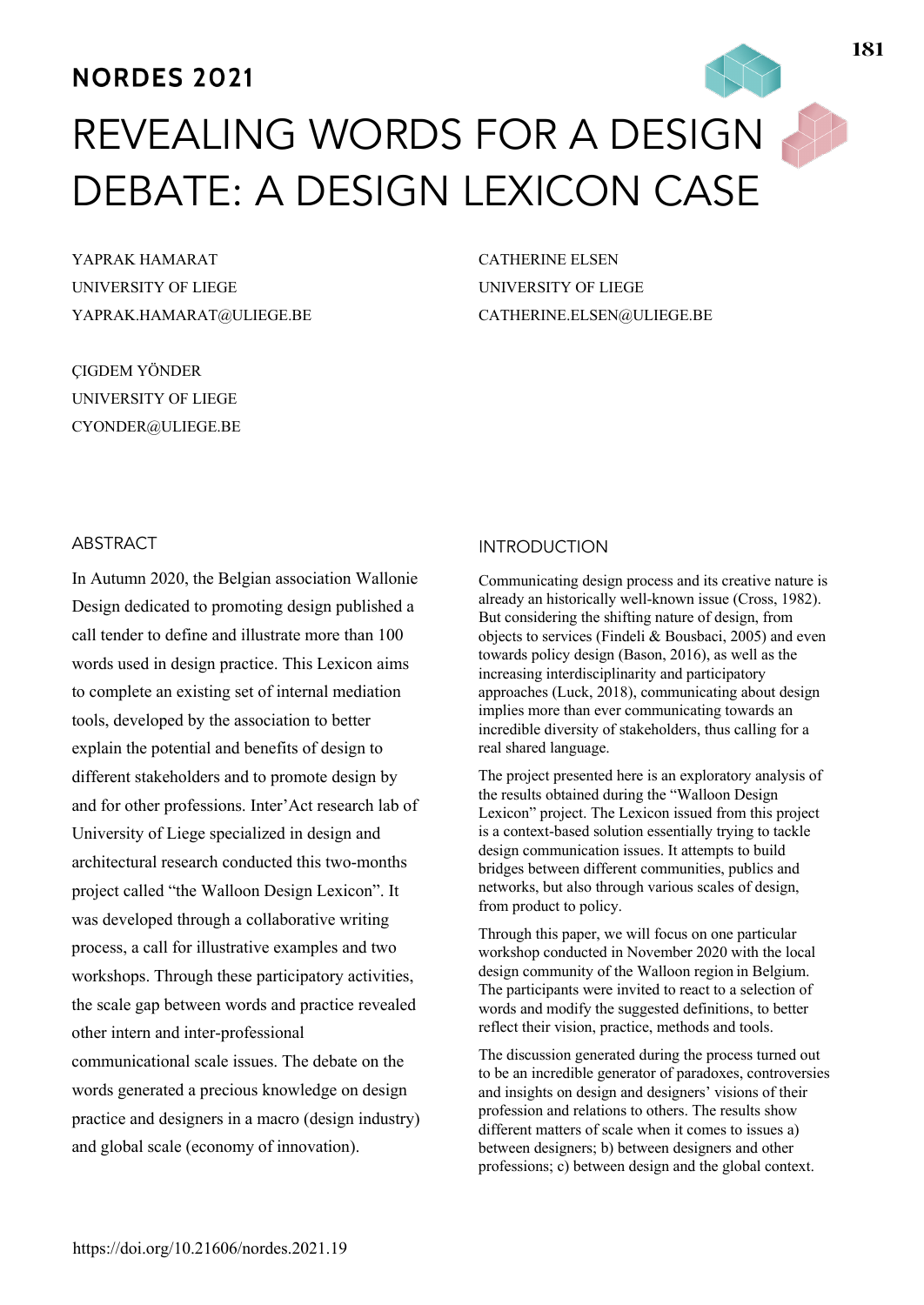These issues and scales unfold at the intersection of two worlds, the one of language and the one of actions.

After introducing the related literature and existing tools, we present the project context and its methodology as well as the knowledge produced through this project.

### DESIGN, COMMUNICATION & LANGUAGE: SIMILAR BUT DIFFERENT SUPPORTS

The need to define and describe design is not new. Design communication is tackled by several authors for different issues. Among other works, we highlight communication within design teams (Eckert et al., 2000); communication with users and clients (Norouzi et al., 2014); explaining design (Cross, 1982; 2011; Zinna, 2020), and writing about and for design (Lees-Maffei, 2013). All these dimensions have a common point: the language. "For a collaborative future making, sharing a common ground is necessary" and the way toward such common ground is notably through language, and therefore words (Hillgren et al., 2020), among other media for communication.

Increasing adoption of design for innovation, transformation, problem-solving and transfer of bestpractices generates the need to better understand its added value, methods, and tools. Often, it is not designers themselves who undertake such popularization initiatives to promote design, which makes this mission of demystification even harder.

On the one hand, considering for instance the divide between design and design thinking (DT), the latter became an autonomous entity when facing other fields and thus had to develop several descriptive and explicative tools, such as manuals, guidelines, frameworks and books. An important body of work (tools and methods used in DT) can thus be found (e.g., IDEO Toolkits; UK Design Council Toolkits; Curedale, 2012; Martin & Hannington, 2013). Although aiming for some "pedagogy" when communicating about design, its process, tools, and benefits, DT tools do not meet the communication gap between stakeholders.

On the other hand, the heterogeneous and plural growing practices in design force the design community (both in research and practice) to clarify its intentions too, notably through the use of its own vocabulary. In that regard, we can highlight several publications, starting with the work conducted in 2008 by the Board of International Research in Design, with the "Design Dictionary: Perspectives on Design Terminology". More recently, in 2020, the Collaborative Future-Making Research platform (Malmo University) also published a Glossary to create some common ground between platform researchers (Hillgren et al., 2020).

The "Design Futures Lexicon" recently published by Fuel4Futures research program particularly focuses on design education: "located in design and primarily for design" (Morrison et al., 2020). It offers a set of toolkits to build a bottom-up shared vocabulary with and for the local design community of Oslo School of Architecture and Design. Finally, we would like to mention the upcoming book of S. Vial, the "Vocabulaire du design" for the French community, who deals with the evolving anglicisms besides the heterogeneity of such a design lexicon.

Worth to mention, there are differences between these existing works and the Lexicon presented here. Among them, we underline: 1) the contextual use of some words in Wallonia; 2) the list of words that is separated not through the lens of methods and tools, but rather through the lens of actions and deliverables; 3) the endusers of the Lexicon are here primarily design mediators, who are not themselves designers and 4) the Lexicon will complete a set of tools used in action when promoting design to companies, as a support to innovate through their projects and development strategies. For these reasons and others, undertaking a proper design lexicon project was considered a legitimate request, in complementarity to the references listed above.

# THE COMPLEX MISSION OF PROMOTING **DESIGN**

Wallonie Design (WD) is an independent organization who aims to promote design practices and methods as to increase sustainable and economic development of the Walloon Region and its companies. WD assists designers and companies at different levels, undertakes projects and collaborations with public local and European institutions, and improves accessibility to design.

In French and international contexts, we can compare it to the UK Design Council, Montreal City' Design Office, Danish Design Center or French Agency for promotion of Industrial Creation. The punchline of the Wallonie Design (below: WD) summarizes well its mission: "The hyphen between designers and companies". Thus, the WD team needs to master the culture and language of diverse professions, cultures, innovation strategies, public and private institutions services, in order to support design practice in the broader area of the labour market.

The team members (12) have backgrounds in management (4); project managers with art, design and architecture (4); human and social sciences (2) and communication (2). Even if they are acculturated to design culture and hold unique expertise on it, they are not themselves designers, as they openly mention. The increasing heterogeneous and complex practices in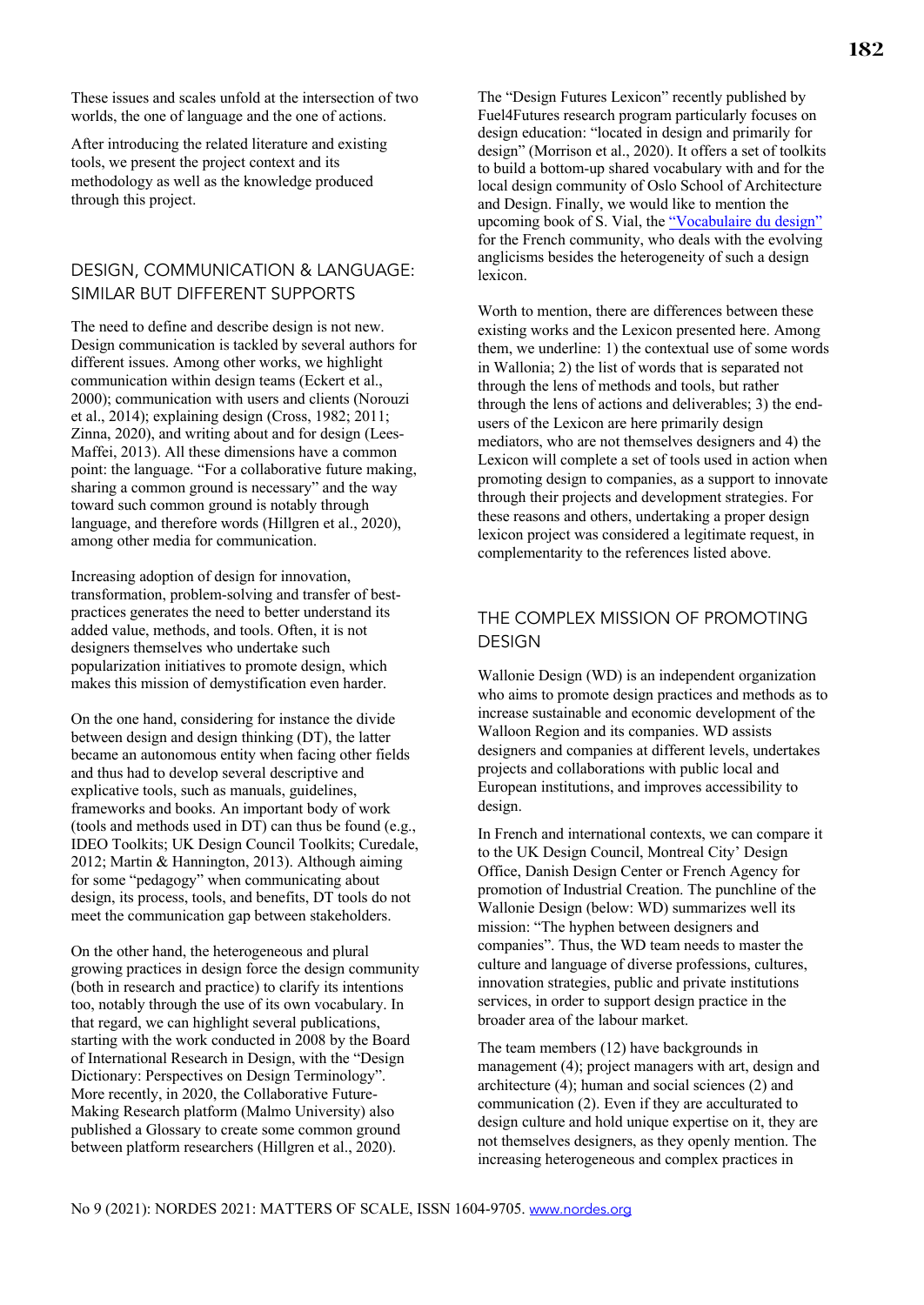design, going through important transformational dynamics, do not help the team overcome the gap they encounter in that regard on an everyday basis.

The team members therefore constantly need to question their understanding of design, designers, their tools and methods to act as mediators and better explain the added value, potentials and benefits that design might bring to the local ecosystem.

The request expressed by WD is i) to define 120 words separated into two categories – actions (50) and deliverables (70), and organised in seven design phases (see examples in Table 1 below); ii) to illustrate 70 deliverables with local design examples; iii) to undertake a participatory method (e.g. workshops) through the entire process.

| <b>Design Phases</b>          | <b>Actions</b>  | <b>Deliverables</b>       |
|-------------------------------|-----------------|---------------------------|
| Explore<br>opportunities      | UX              | Ethnographic<br>reporting |
| Shape the concept             | 2D visuals      | Journey mapping           |
| Study the feasibility         | Benchmarking    | Proof of Concept          |
| Challenge the<br>prototype    | <b>Useflows</b> | Prototypes                |
| Technical conception          | 3D Modelling    | Technical plans           |
| Prepare the<br>project launch | Visual identity | User manual               |
| Give Meaning                  | $Co$ -design    | Design<br>specifications  |

Table 1: Examples of words extracted from the call tender (translated from FR to EN)

We would like to highlight here two observations, as to better understand the nature and construction process of the list of words itself. First, about the confidentiality of the word list itself: as part of the mediation tool, the selected words are part of the services offered by WD to its members. We have thus no possibility to openly share it.

Second, about the methodology through which the list was constituted: the list is based partly on other tools developed by WD, called IRL-D and DISC. The IRL-D (for "Design" version) is an interpretation and adaptation of the Innovation Readiness Level (IRL), itself based and inspired by The Technology Readiness Level (TRL) developed by NASA in 1974. This latter allows evaluating the maturity and state of a technological project. The "Design Innovation Support & Collaboration" tool (DISC) aims to explain and expose how design can contribute and improve project development through different phases. On basis of these two existing tools, WD worked with an external design agency showing service, social & public design practice to define and complement the list of words. Additional words were thus deliberately chosen for their link with user/experience-based design fields, rarely practiced in Wallonia, as a way to orientate the local community knowledge not only towards techno-centric understanding of design, but also towards global design practice transformations. In that regard, the lead designer told us that the list is thus the result of an intern collaborative approach, but not per se a participatory one including the local professional community. Also, they added some concepts that they invented to show the creative relation that designers have with language.

As eventually submitted to us, the list of words uses actions and deliverables as main categories, which reveals the very pragmatic nature of the whole approach. These existing tools complemented with the Lexicon are mainly for people who need to convince others about integrating design in their companies, why they should do it and how much they should pay for it. In the list we can thus identify words designating design outcomes, supports, methods, tools, competencies, techniques proper to the field, but also words from broader professional fields (e.g. consulting, benchmark, prospective, coordination and planification). Design as such is understood and exposed here in a complex, intertwined matter.

The Lexicon project is therefore related to a larger ecology of tools that WD uses to promote design in the local context. Such a global toolkit aims to improve communication and operate in a very pragmatic and intimate scale of understanding, language and speaking. The toolkit operates as "mediating object" as understood by Freach (n.d.) and Dalsgaard (2017). It helps WD workers explain and build design knowledge with stakeholders, according to their problematics.

This filiation between technology, innovation, and design (already imbued in the IRL-D and DISC tools) to promote design for local companies and industries undoubtedly shapes the list of words, its goals and impacts, despite the attempt to include words from social-oriented design fields. The majority of words is indeed rather associated with industrial design, and bears technological resonance.

This toolkit supports and sustains frameworks or helps evaluate projects of different scales through design. The Lexicon, as its latest addition, is thus not a solitary object. It is connected at an intimate scale to design in its essence, but linked more broadly to a global network of tools provided to other professionals who try to grab what design is about.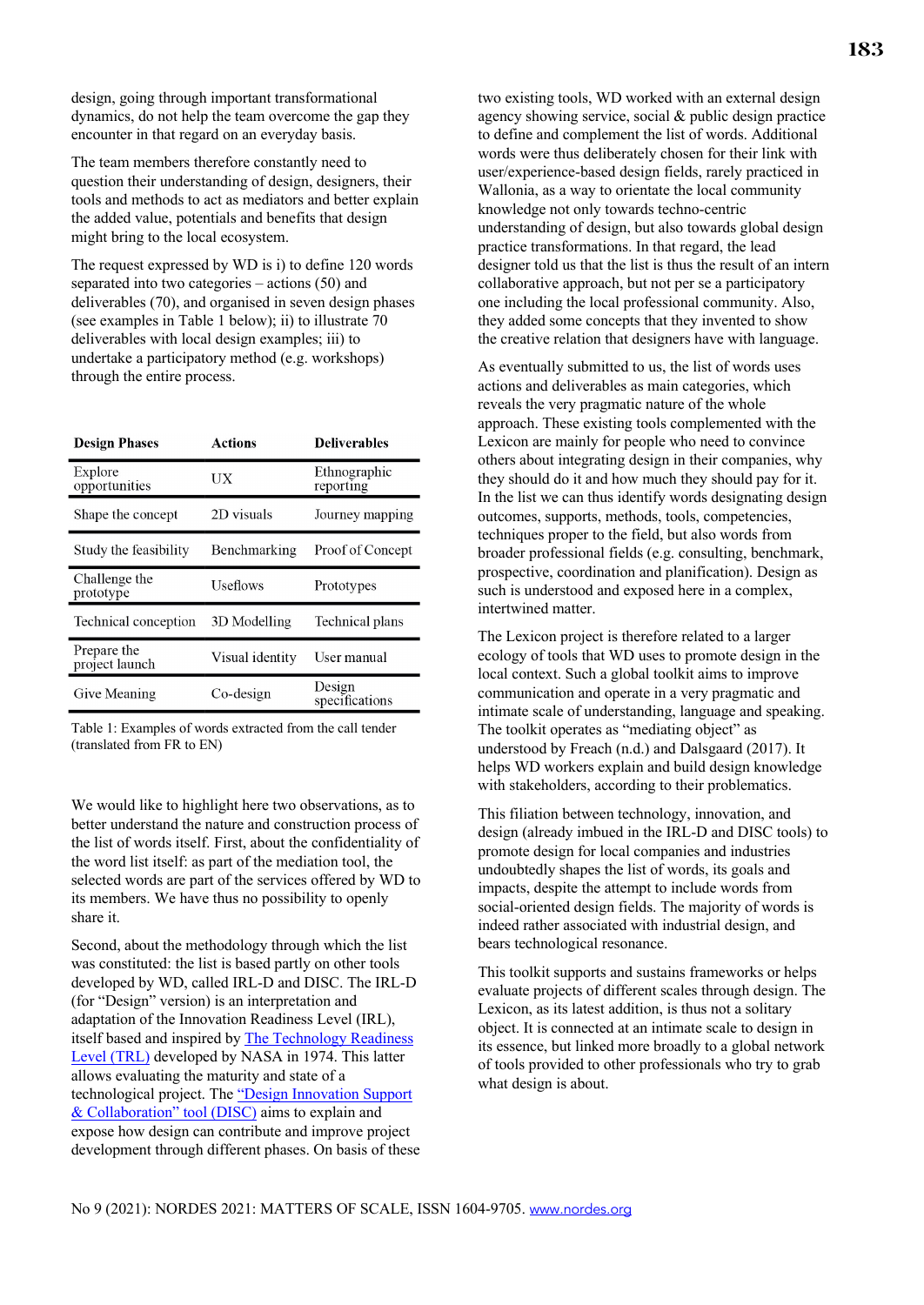#### PROJECT METHODOLOGY

The mission was structured in three main phases, as illustrated in Figure 1. The first collaborative writing process was conducted between two researchers (architect and designer) to define and describe 48 commonly used or controversy words of the list, based on grey and scientific literature. As our main analysis is based on the data collected through the first Workshop (W#1) conducted with professional designers, we will develop only the parameters of the latter, as the data produced there was the most relevant, rich and meaningful one, regarding both the definitions' iterations and this conference thematic.



Figure 1: The project methodology to build the lexicon

This first two-hours online workshop was conducted on November 6th with 21 participants: 14 compensated professional designers recruited by WD; four commissioner team members; three public mediators who support technological innovation. First, seven groups of three participants were accompanied by an animator in a visual collaboration tool, presenting the selected definitions and a framework to modify them. We tested the structure, the meaning, the recognition of six selected words in each group.

This activity was followed with a second one, more open and half-controlled, as to explore the form, the use, the expectations and needs expressed in regard of the Lexicon, through a brainstorming and user journey tool (see Figure 2). This time four groups were constituted. Before, between and after both activities a general discussion was animated with all participants. At the end, we launched an online questionnaire to find illustrations for the words. Participant designers selected "actions" and "deliverables" that they would accept to illustrate through their design production. At the end of the project, 289 visual documents (.jpeg and multiple pages .PDF) were processed, archived, named as "action" or "deliverable", as suggested by the designers.



Figure 2: A screenshot from Workshop #1's second part (in FR)

#### RAW DATA & ANALYSIS

The data generated in the lexicon project turned out to be a fertile field to reveal insights on design and designers' visions of their discipline. We based our analysis on 1) video and sound recordings of the workshop session; 2) screenshots; 3) notes taken during the entire project process. We focus on 1) the content of general discussions before and after group exercises; 2) the discussion and reactions during activities in smaller groups; 3) the modifications done by participants; 4) discussions' content during the meetings with the commissioner.

#### RESULTS

What do "words" tell us about design? Considering the exploratory nature of this work, we highlight both singular and common manifestations of paradoxes, astonishments, controversies, reflections and interrogations that reveal enlightening insights on design and designers' practices.

We observed that the concerns lie in different pragmatic and philosophical dimensions, but they all revolve around three scales: 1) What happens inside the design practice itself, what happens in between designers and between design fields (product, graphic, interior, etc.); 2) What happens between designers and directly connected professional bodies such as mediators or technological innovation agents; 3) What happens between design fields and the global economy, such as industry or innovation.

We will give an example of each scale, but also add other insights that were identified. As we are in an exploratory stage of the data analysis, we can also expect more heterogeneous results connected or not to those scales.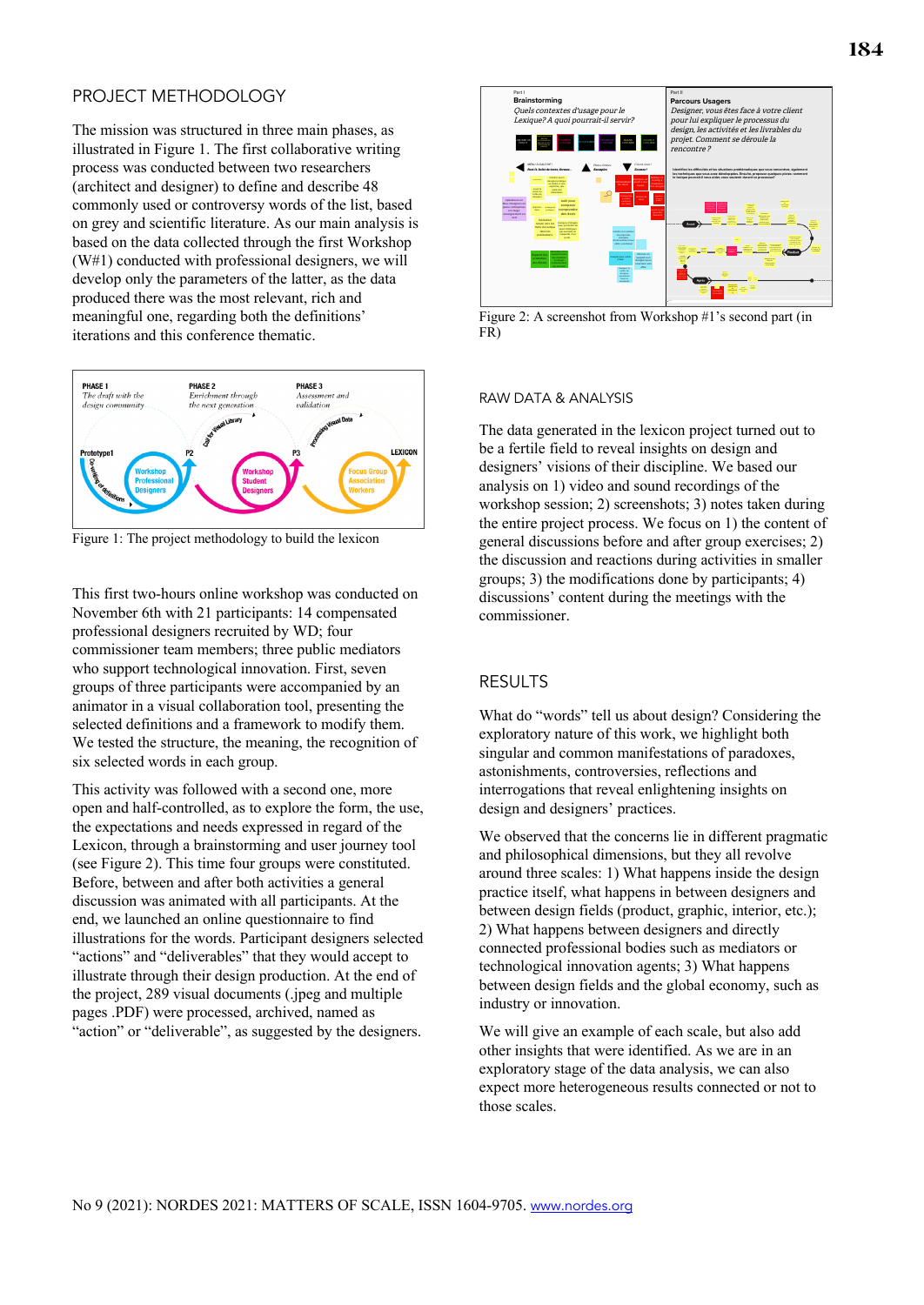#### DEFINITIONS SEEN AS AN ENEMY OF FREEDOM

On the one hand, there is a need to name and describe things. On the other hand, describing designers' activities through language and words disturbed many participants. In regard of design practice itself, and as a whole, the lexicon has been first seen as a liberticide act against designers' freedom when establishing their relations with their clients. This was felt both by the dominant category of designers (product designers) and other, more isolated representants of design (graphic and service). They all pushed for more undefined, vague and general description without too much precision. A constructive way to resolve this issue was found by not "defining" but by "describing" the "actions" and "deliverables". The aim thus became to not describe the outcome, but rather describe what it is for, the objective or the benefit of it, i.e. not focusing on meanings but added-values. In the long run, the designer or WD employee indeed needs to explain what design brings, why paying for specific deliverables or activities.

The gap between graphic and product design became more tangible when looking at the words themselves. For example, some designers used "mock-up" and "prototype" interchangeably, while others never used some of the words and refused to be strongly associated to them. Trying to find some "universal" definition for those words was also perceived as a liberticide act, this time against the specifics of each sub-field.

Eventually, instead of finding systematic consensus or some collective understanding for each word, we observed that the debate rather allowed and contributed to community building as secondary outcome, as it is often the case in such participatory activities. The workshop thus rather contributed to ease and decrease the scale-gap still existing in between design sub-fields.

#### THE END-USER DILEMMA: THE (IM)POSSIBLE SATISFACTION OF MULTIPLES USERS

The lexicon is first intended for the use of WD team members when approaching companies and other stakeholders who wish to include design and designers into their strategy. This crucial, concrete need implies to define the actions undertaken by designers and the nature of their productions in a pragmatic way. Yet, to be considered true and faithful to design practice, the lexicon should also be recognized and supported by the practitioners. It should reflect and remain connected to the design community, while serving the culture and language of other professional communities. Both approaches are essential for the success of the tool, and yet somehow conflicting.

As previously stated, designers felt danger for their freedom if their actions and deliverables were too

precisely defined. However, defining words in a very broad and conceptual manner is of no help to mediators. It risks to turn the lexicon into some purposeless list of words and make it useless. In the workshop, we thus observed a lack of methodology or a missing step, as to first increase designers' empathy towards people who need to communicate *for* design. We attempted to solve this issue by creating layers of definition: a first short general sentence explains the aim of each action or deliverable; it is followed by a more consistent and practical explanation on broader applications. We added when needed a third layer of text to inform about the controversies and different uses of some vocabulary. This second scale illustrates the challenges, through the words, of connecting sub-fields of design to other communities, directly linked to their practice.

#### DESIGN THROUGH ACTIONS AND DELIVERABLES

The list constituted by WD is separated into actions and deliverables and includes design outcomes, supports, methods, tools, competencies, techniques proper to the field, but also words from management, prospective studies, ethnography, innovation culture, so on. This tentative to explain design through words classified into these two categories can wrongly echo to another existing controversy debate: design versus design thinking. In the lexicon case, the design is not separated solely into methods and tools. It is understood and reflected about in a more complex way. The objective is clearly to promote design and designers WITH their approaches, competencies, and ways of doing and WITHOUT disconnecting them from other professional actions such as management. This approach articulates design in dialogue with global context and workflows.

The debate revealed that participants still hold a strong attachment to a very personal way of practising, the need to remain flexible and to adapt according to the client, to change and adapt tools and methods, to invent their own words… During the workshop, designers explained that any explicitation step is done during meetings, phone calls, project presentations. In short, it is entirely based on the designer's communicational and relational competencies and thus not require any additional Lexicon. According to one designer, the duty of each designer is indeed to make its supports understandable and intelligible; as such, "the designer did his/her job wrong" if the client needs an additional lexicon. Identified as it is, it sounds like the classical design practice: according to this viewpoint, without a designer, clients and external stakeholders quickly reach their limits when comparing quotations, prices, deliverables or when trying to make sense of design as a whole. This can be seen as an idealist and controlling conception of the collaborative workflow of design, as it dispossesses other professionals to build an